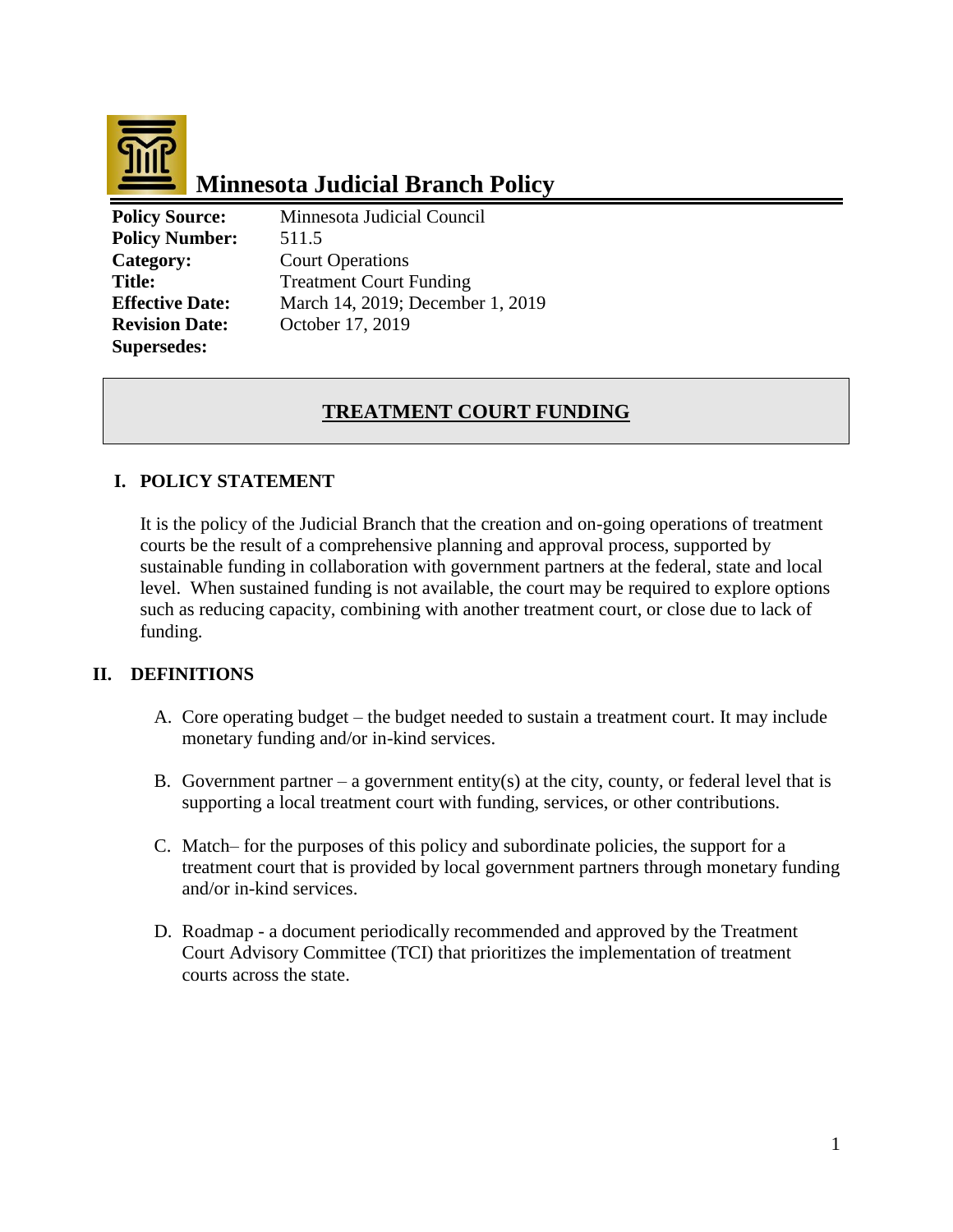### **III. PROCESS**

#### A. **Approval**

Approval to begin or revise the scope of treatment court operations requires completion of the planning, development and approval processes outlined in State Court Administrator Policy and Procedures 511.5(a); Treatment Court Development and Approval Procedures.

#### B. **Funding**

Funding may be provided by a variety of sources, including the Minnesota Judicial Branch; federal, state, and local grants; and other contributions or donations. For treatment courts funded by the Minnesota Judicial Branch, the government partner match must account for at least thirty percent of the core operating budget of each court.

- 1. **Minnesota Judicial Branch**. Judicial Branch funding received from the legislature for treatment court operations is distributed through a funding formula approved each biennium by Judicial Council. Each new court requesting inclusion in the funding formula must have been formally approved by the Judicial Council and must have applied for any available grant funding for implementation.
	- a) The addition of new courts to the funding formula is based on recommendations provided by the Treatment Court Advisory Committee (TCI) and limited to a maximum number of new courts as established by Judicial Council each biennium. Selection priority will be given to courts that are adhering to the Minnesota and National Best Practice Standards and:
		- i. have implemented their first treatment court model and have grant or other funding sources expiring;
		- ii. are multi-county and/or hybrid courts; and
		- iii. have secured local, sustainable match funding.

The treatment court roadmap may also be used to prioritize the addition of new courts to the funding formula.

- b) New courts will only be added to the funding formula if supplementary legislative funds are requested and received. See Appendix A for funding formula milestones and timeline.
- c) Treatment courts in the funding formula will not have their allocations reduced as a result of new courts being added.
- d) Treatment courts in the funding formula must meet the minimum participant thresholds outlined by the State Court Administrator's Office. Census numbers will be collected in the first quarter of the calendar year (January – March) annually. A three-year rolling average of participant census calculations is used when determining the final participant census number. Funding formula allocations will be the same for each year of the biennium. Minimum participant thresholds are as follows:
	- i. 25 or greater for adult drug, DWI, and hybrid courts;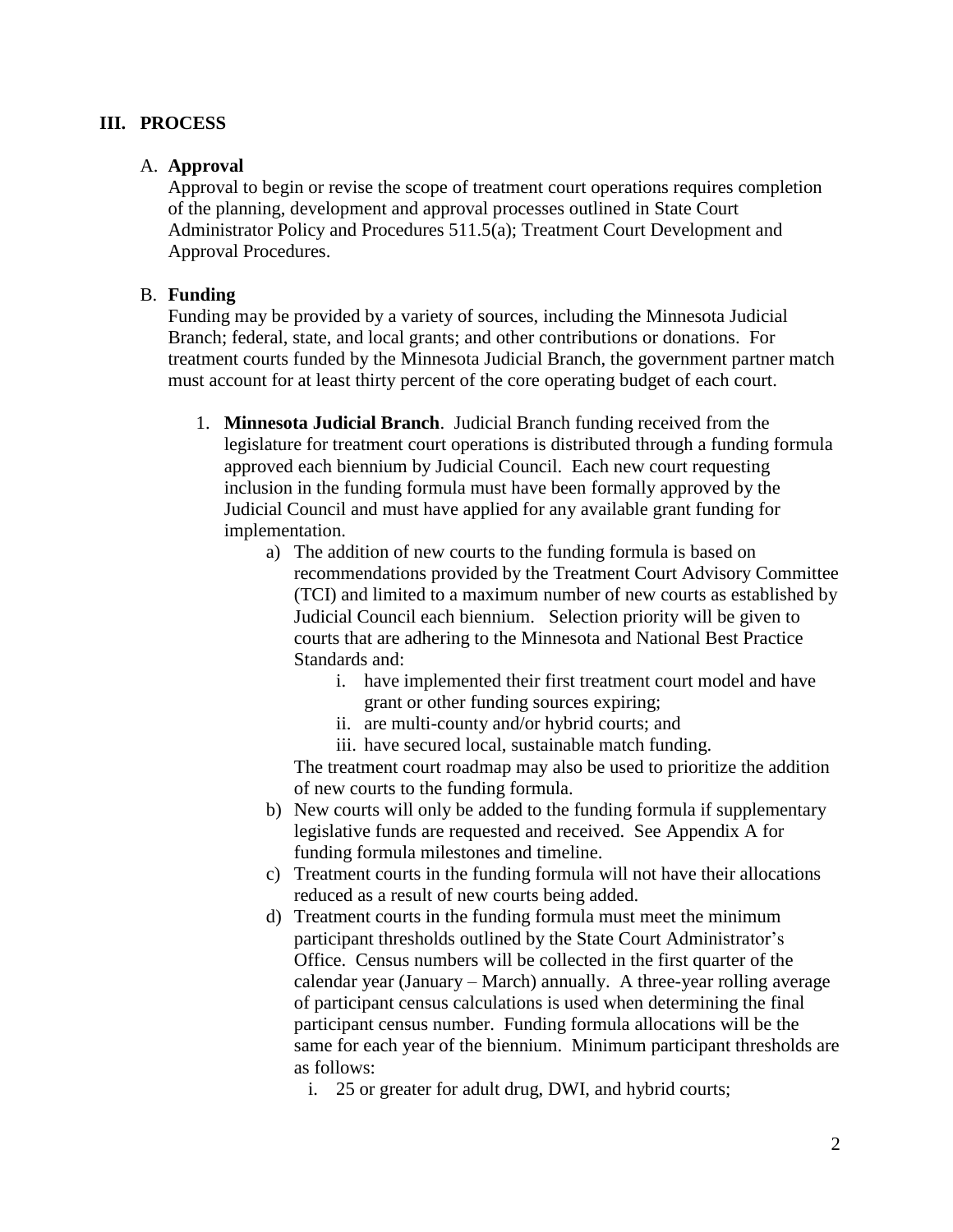- ii. 20 or greater for Family Dependency Treatment Courts, Veterans Treatment Courts, Mental Health Courts; and
- iii. 15 or greater for Juvenile Drug Courts.
- e) The Treatment Court Initiative (TCI) Advisory Committee will work collaboratively with treatment courts that fall below the minimum threshold of participants and provide technical assistance to identify obstacles and/or barriers to increasing their participant census.
	- i. A TCI Sub-Committee made up of TCI member representatives and staffed by the State Treatment Court Coordinator, to-will provide oversight of this process and make future funding recommendations for those falling below the minimum participants thresholds.
	- ii. When planning for the upcoming biennium, census numbers collected in the first quarter of the calendar year will be used to identify courts that have fallen below the minimum participant thresholds for Year 1 of the upcoming biennium. Once a court has been notified by the State Treatment Court Coordinator that they have fallen below the minimum participant thresholds for Year 1 of the biennium, an Action Plan will be developed within 60 days with specific tasks and timelines that must be completed by the Treatment Court Team.
	- iii. Treatment Court funding during Year 1 of the biennium will continue and no funding for the second year of the biennium will be provided to the treatment court if participant numbers remain below minimum participant thresholds. Treatment Courts have until June  $30<sup>th</sup>$  of Year 1 of the biennium to meet the minimum participant thresholds. If modifications to the treatment court's scope are made as part of the Action Plan during Year 1 of the biennium (i.e. combining with another county to form a multicounty court), Year 2 funding may be altered to address the change of scope.
	- iv. When planning for Year 2 of the biennium, census numbers collected in the first quarter of the calendar year will be used to identify courts that have fallen below the minimum participant thresholds for Year 2 of the biennium. Once a court has been notified by the State Treatment Court Coordinator that they have fallen below the minimum participant thresholds for Year 2 of the biennium, an Action Plan will be developed within 60 days with specific tasks and timelines that must be completed by the Treatment Court Team.
	- v. Treatment Court funding during Year 2 of the biennium will continue and no funding for the upcoming biennium will be provided to the treatment court if participant numbers remain below the minimum participant thresholds. Treatment Courts have until June  $30<sup>th</sup>$  of Year 2 of the biennium to meet the minimum participant thresholds. If modifications to the treatment court's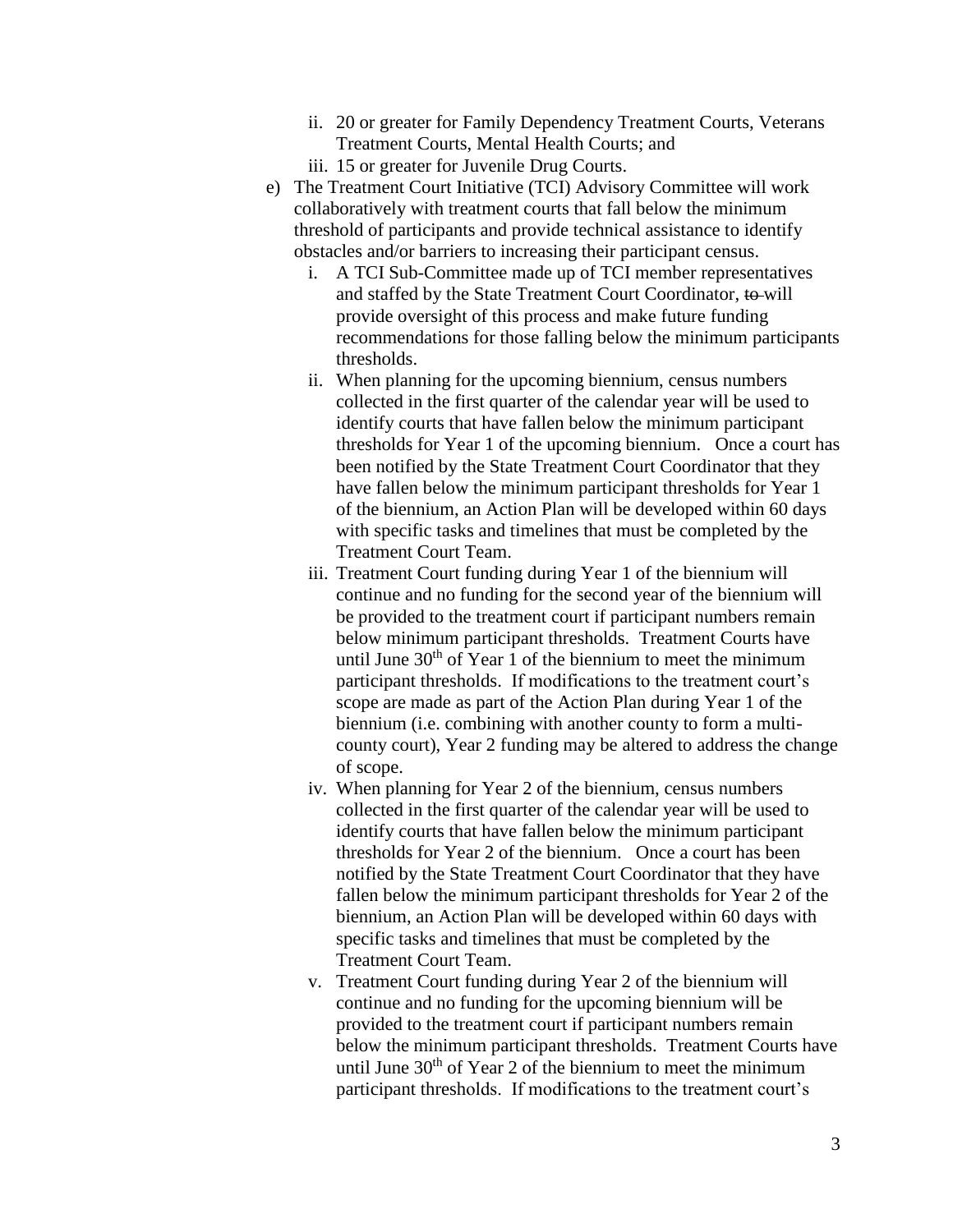scope are made as part of the Action Plan during Year 2 of the biennium (i.e. combining with another county to form a multicounty court), funding may be altered to address the change of scope during the following biennium.

- vi. Action Plans will be approved by TCI and presented to Judicial Council as requested.
- vii. It is the responsibility of the local Treatment Court Coordinator to monitor their participant census regularly so this information is available upon request from the State Treatment Court Coordinator.

### 2. **Grants**

Jurisdictions that are seeking to implement treatment courts may use federal, state, and local grants. When the grants expire, the new courts may apply for Minnesota Judicial Branch funding to sustain operations, pursuant to B.1.a) and B.1.b) above. There is no guarantee that courts initiated with grant funding will be added to the MJB funding formula allocation process when grants expire.

Grant funding may also be used to enhance the operations of a treatment court. When these grants expire, Minnesota Judicial Branch funding may not be available to sustain the enhanced operations.

Some courts are receiving funding through Executive Branch partners such as the Department of Public Safety and the Department of Human Services. Other jurisdictions may explore funding possibilities with Executive Branch partners and may implement if new funding from these departments is available. However, if funding from these departments is no longer available, the addition of these courts to the MJB funding formula allocation will be pursuant to B.1.a) and B.1.b) above. There is no guarantee that courts implemented and/or sustained by these departments will be added to the MJB funding formula allocation process.

#### 3. **Other contributions**

Treatment courts may receive funding from various other sources including local county boards, from charitable organizations, and/or from outside donations. Jurisdictions wishing to implement treatment courts using these types of funding sources may do so, but there is no guarantee that Minnesota Judicial Branch funding will be available to sustain these courts if these contributions are no longer provided.

#### C. **IMPLEMENTATION AUTHORITY**

Implementation of this policy shall be the responsibility of the State Court Administrator and the Chief Judges of the Judicial Districts.

#### D. **EXECUTIVE LIMITATIONS**

Not Applicable